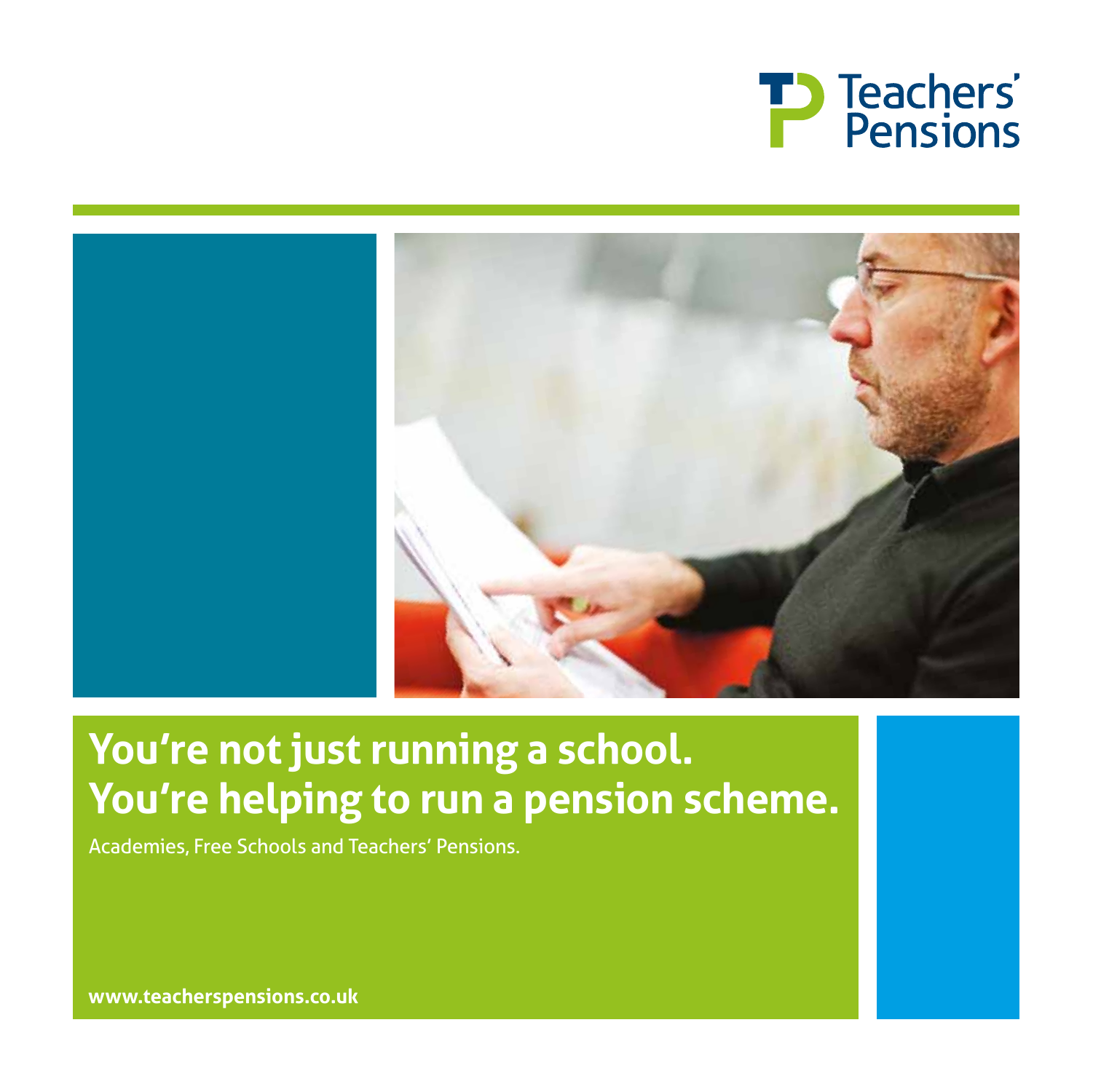**www.teacherspensions.co.uk** 3



Anyone who employs teachers is responsible for their pensions. The Teachers' Pension Scheme is one of the best tools your Academy has for attracting and retaining teachers – and unless your teachers have chosen to opt out, they're part of the scheme.

Thankfully, there's plenty of support available to help you administer the scheme. You'll find some of it online at our special Employer Hub at **www.teacherspensions.co.uk** You should register to use it right away.

You'll also find guidance in the shape of your Employer Relationship Manager (ERM) and you should get in touch with them as soon as you can. Meanwhile, here's more about 'what' and 'who' you should know.



## **Welcome to the world of Teachers' Pensions.**

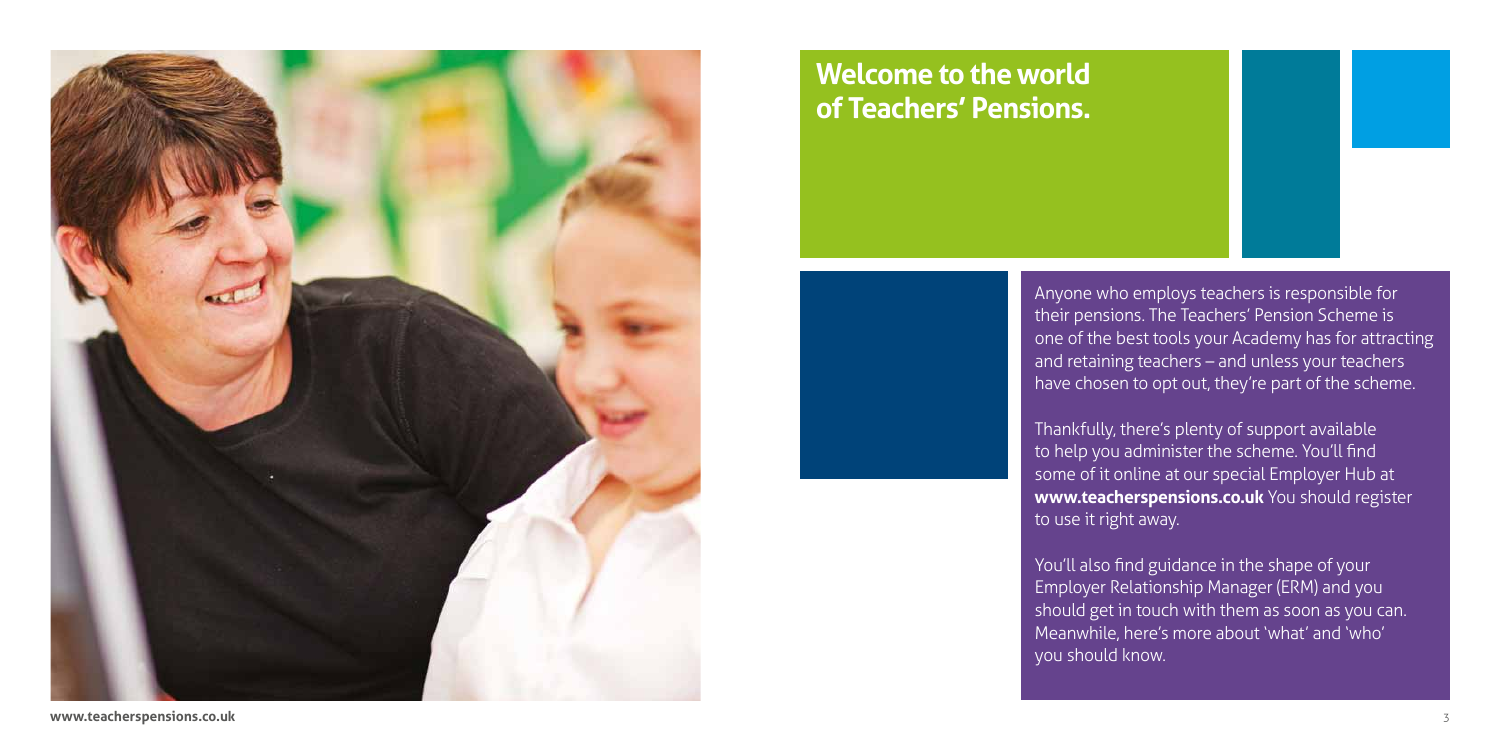**Our Teachers' Pensions website www.teacherspensions.co.uk has a special section for employers. As you're now an employer, you need to become familiar with it.** 

**However, here are five basic things you should know from the start about the scheme you now administer.** 

**1** The Teachers' Pension Scheme is a statutory occupational pension scheme and all teachers (full-time or part-time) between the ages of 18 and 75 are automatically members – unless they formally opt out.

**2** Once your school is outside of Local Authority control, you are responsible for deducting your teachers' pension contributions from their salary and transferring them to us. As their employer, you're also responsible for paying us the employer's share of the contributions too. All of this has to happen monthly, no later than the 7th of the month following the deduction of the contributions.

**3** Managing your teachers' questions, requests and expectations is a big part of the scheme. You won't need to know all the answers. But you'll need to know where to direct them to if you don't. We can help you with that.

**4** Accurate and secure information management is essential. We issue teachers with their annual statements and pay their pensions using information collected and sent to us by employers. It has to be correct. **5** Finally, the administration of

the Teachers' Pension Scheme is subject to statutory requirements, supervised by the Pensions Regulator. They have the power to impose fines on schemes and employers (and their individual managers) who fail to adhere to them.



### **'What' you should know.**

#### **A note about third parties**

Some Academies use third party providers to administer their payroll on their behalf. In some cases, they're asking the Local Authority to continue administering their payroll for them. If your school is doing this (or thinking of doing this) be aware that you're still responsible for making sure that payment slips are submitted, contributions are paid on time and any data they send is correct and is received on time.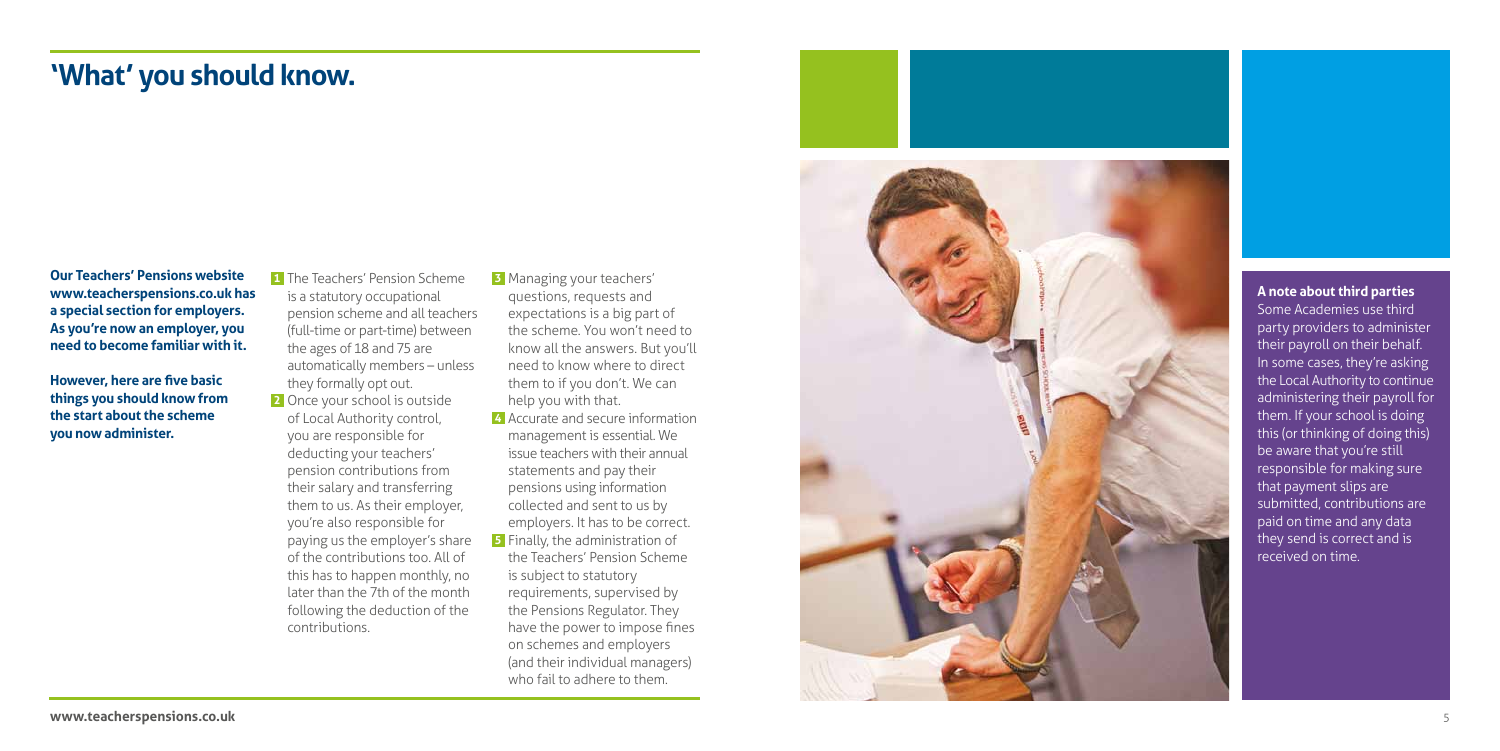**www.teacherspensions.co.uk** 7



#### **Here's what happens as soon your school is granted Academy or Free School status.**

- **1** All the teachers, including part-time teachers within your school are automatically members of the Teachers' Pension Scheme. The Local Authority is responsible for the submission of leaver notifications (TR8) to Teachers' Pensions. **2** The pensions administrator at
- your Academy needs to register to use our Secure Transfer Utility (STU). This lets you communicate sensitive data between you and us. To use STU you need to register first by emailing a request to: **tpstu@teacherspensions.co.uk**

**4** The responsibility for deducting teachers' contributions and paying employer contributions is now yours. All payments should be recorded on a payment slip available on STU submitted by the 7th of each month (or earlier if the 7th is not a working day).

**3** Your Academy must provide a starter notification for each teacher, including part-time teachers using form TR6 which is available online at **www.teacherspensions.co.uk** It doesn't matter whether they were employed at the school previously. Adopting Academy status means you're effectively a new establishment and we need to treat your teachers as if they've all been newly

appointed.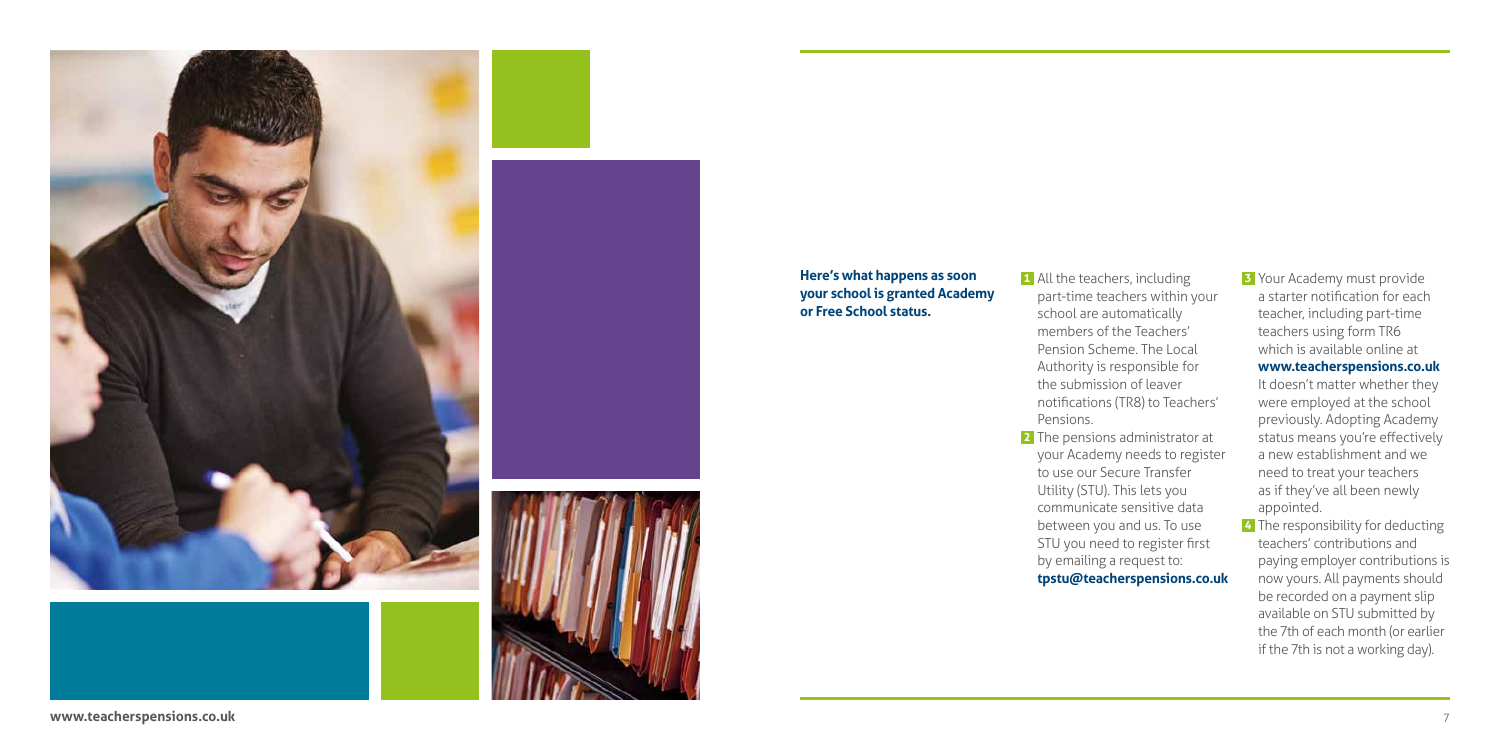

**In a word, 'us'. We're the people who run the Teachers' Pension Scheme on behalf of the Department for Education. We also help employers administer pensions on behalf of their teachers. Now you're an employer we're here to help.** 

### **Your Employer Relationship Manager (ERM)**

As an employer of teachers, you should know that you have a dedicated Employer Relationship Manager to help you carry out your roles and responsibilities.

### **Five ways your ERM will help you**

- **2** They'll discuss the best ways to support your teachers so they can use the Teachers' Pension Scheme to fulfil their individual pension requirements.
- **3** Your ERM will listen to your feedback and use your experiences to continually review and improve the service.
- **4** They'll share with you what they've learned from other employers in your position.
- **5** Finally, they'll make sure you're maximising the training services available to you.



**1** They'll make sure you're up to date with the very latest information from Teachers' Pensions.

### **'Who' you should know.**

**Get in touch with your ERM** They're always available by email and sometimes they'll visit you in person too. What's more, they're only ever a phone call away. To contact your ERM directly, visit the Employer Hub on our website. **www.teacherspensions.co.uk**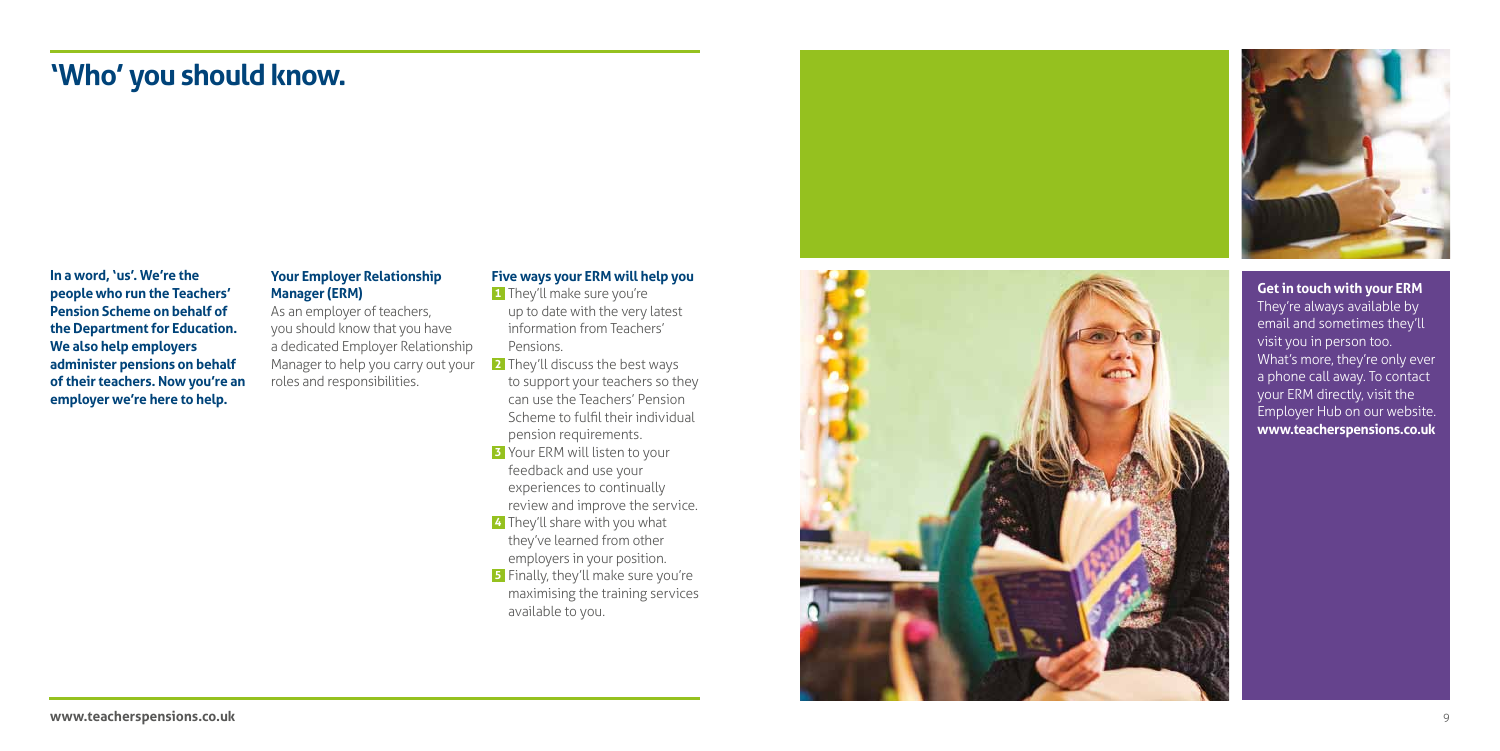



#### **Administering the Teachers' Pension Scheme takes skill and knowledge. Regular training and networking is one of the best ways to acquire both.**

**That's why you'll have easy access to the following:**

#### **Training for you**

Whether you're working in HR or Payroll, you'll have access to free training seminars in your region. Content will be tailored to the experience levels of those attending, so it will always be relevant and a good use of everyone's time.

#### **Webinars**

Free bite-sized training lasting approximately 30–45 minutes that you and your staff can access from their desks. All you need is a phone and a computer.

To find out more about our free training visit **www.teacherspensions.co.uk**

### **Training for your teachers**

The Teachers' Pension Scheme empowers and encourages our members to manage their own pensions wherever possible. We can provide the training to make this happen.

#### **Network meetings**

The Prudential will administer and invest AVCs on your teachers' behalf and send them benefit statements so they can see how their investments are performing. However, your teachers are not obliged to use the Prudential and are free to make their own arrangements if they want.

These offer a chance to get together with other employers (almost certainly including other Academies) to discuss common issues and share best practice.

#### **Before you go**

You and your teachers can learn more about AVCs through the Prudential at:

Be sure to register with the Employer Hub. Everything you'll want to know, or get access to, revolves around it. Remember to get in touch with your ERM.

And even a hand from the Prudential.

#### **Making Additional Voluntary Contributions (AVCs) through the Prudential**

One of the ways your teachers can choose to boost the pension benefits for themselves or their dependants is by making what are called Additional Voluntary Contributions. As an employer, you'll be responsible for deducting AVCs from your teachers' salaries directly to the Prudential in the same way you deduct their standard pension contributions. The difference is AVCs are sent to a third party to invest. We have a longstanding special arrangement with the Prudential regarding AVCs.

**www.pru.co.uk/teachers/**

Alternatively, you can write to them at: Prudential Life and Pensions, Teachers' AVCs, Craigforth, Stirling, FK9 4UE.

Or you can call them on: **0845 070 0007**.